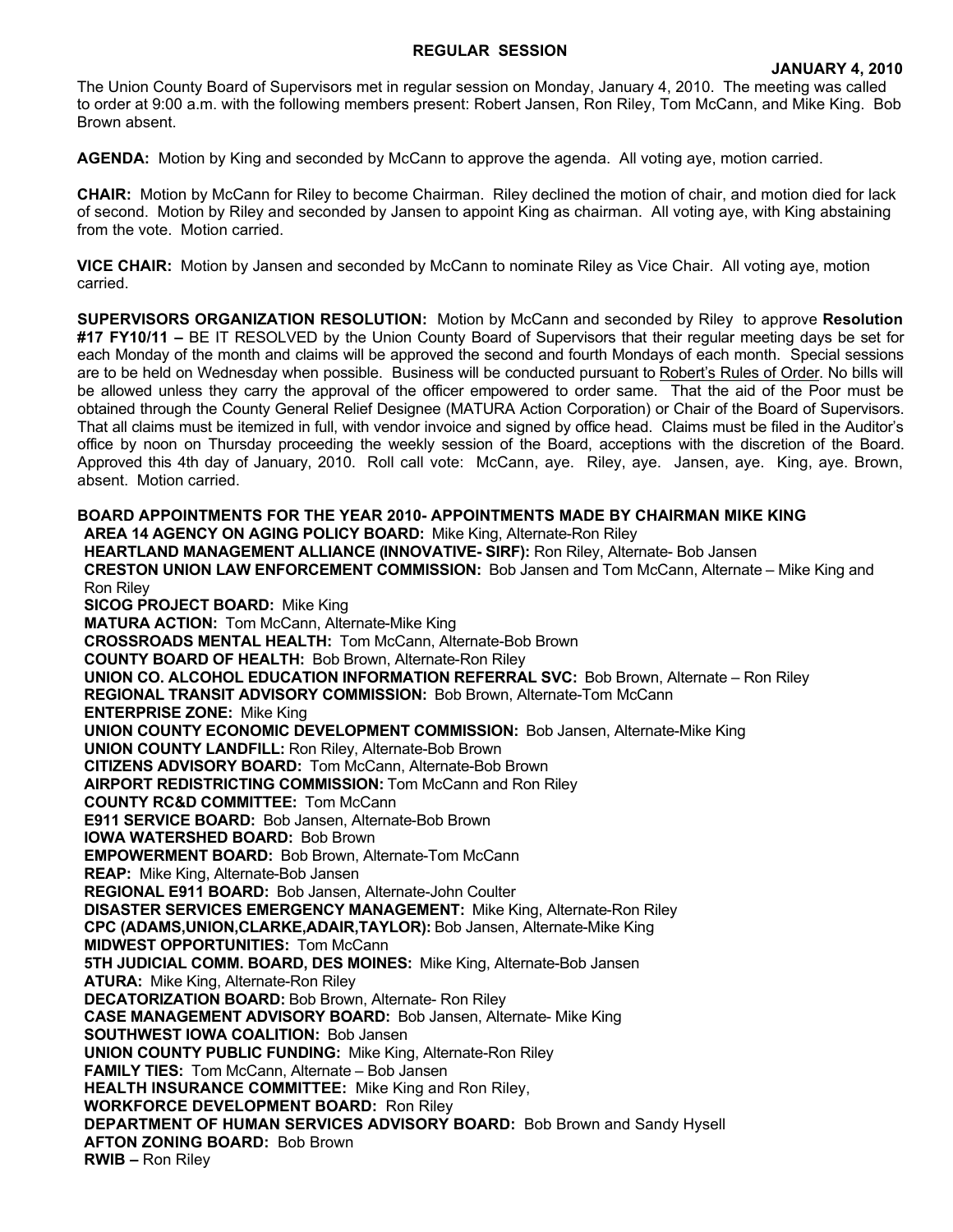#### **CRESTON SCHOOL CITIZENS ADVISORY BOARD:** Tom McCann, Alternate-Ron Riley **JUSTICE AND PUBLIC SAFETY:** Mike King **SOUTHERN IOWA DEVELOPMENT AND CONSERVATION AUTHORITY: Bob Brown, Alternate- Tom McCann**

Roll call vote: McCann, aye. Riley, aye. Jansen, aye. King, aye. Brown, absent. Motion carried.

**ADA BOARD:** Motion by Jansen and seconded by Riley to reappoint the following to the courthouse ADA Board: Bryan Scott, Marsha Parsons, Rick Piel, Sandy Hysell, Paul Boden, Larry Latham, Doug Jones, and Tom McCann. All voting aye, motion carried.

**CONDEMNATION COMMISSION:** Motion by Jansen and seconded by Riley to approve the following to the Condemnation Commission for the year 2010:

# **LICENSED REAL ESTATE BROKERS OR SALESMEN:**

Kim Whittington Carol John Norma Sammons Dennis Carter Lois Monday Korina Loudon Jane Lowe Rex Spainhower

### **BANK AND/OR LOAN AGENCIES:**

David Driskell Marlin Neisemier Dan Purdum Merne Haack

### **OWNERS-OPERATORS OF AGRICULTURE PROPERTY:**

Richard Ide Hal Dean Morris Eddie Ehm Ann Moore Lucille Wilson

# **OWNERS OF CITY PROPERTY:**

Malcom Amos Franklin Eighme Katie Strider Gail Peterson Kent Forbes Mary Seales

All voting aye, motion carried.

**CONSERVATION BOARD:** Motion by Riley and seconded by McCann to reappoint Paul Downing to the Conservation Board for a five year term. All voting aye, motion carried.

**RC&D (RESOURCE CONSERVATION AND DEVELOPMENT) APPOINTMENT:** Motion by Jansen and seconded by Riley to reappoint Roger Baker and Tom McCann to the RC&D Committee until 2011. All voting aye, motion carried.

**MEDICAL EXAMINERS:** Motion by McCann and seconded by Riley to reappoint Dr. John C. Hoyt and Dr. Daniel S. Walker as Union County Medical Examiners for 2010 and John Stutzman and Laryl Vandenberg as Medical Examiner Investigators for 2010 . All voting aye, motion carried.

**OFFICIAL NEWSPAPERS:** Motion by McCann and seconded by Jansen to designate the Afton Star and Creston News Advertiser as the County's official newspapers. All voting aye, motion carried.

**DEPOSITORY RESOLUTION:** Motion by McCann and seconded by Jansen to approve RESOLUTION #18 FY 10/11 BE IT RESOLVED that the Union County Board of Supervisors of Union County, Iowa approves the following list of financial institutions to be depositories of the Union County funds in conformance with all applicable provisions of Iowa Code Chapters 452 and 453 (1983) as amended by 1984 Iowa Acts, S.F. 2220. The Recorder, Treasurer, Sheriff, Auditor is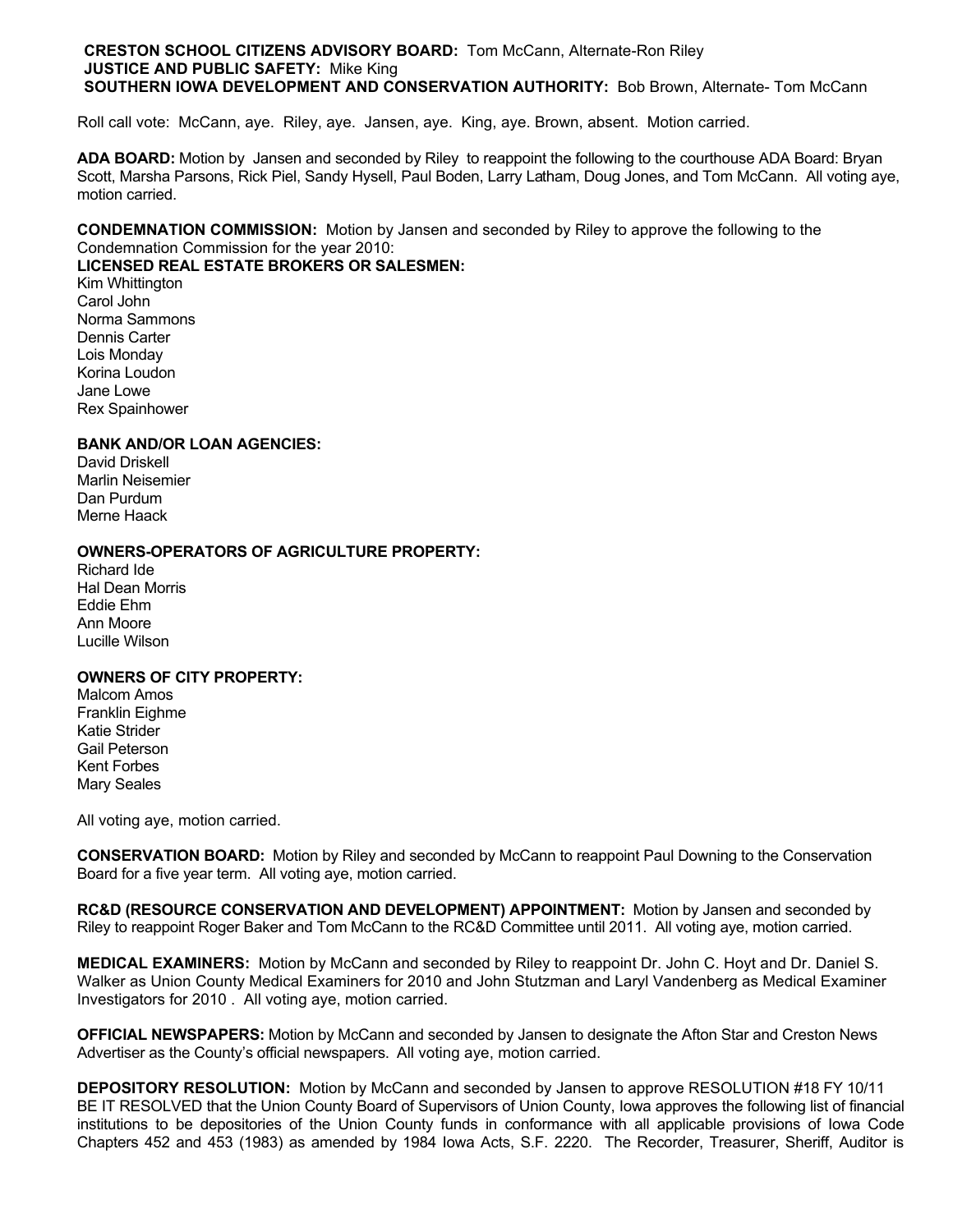hereby authorized to deposit the Union County funds in amounts not to exceed the maximum approved for each respective financial institution as set out below:

| ililah dan mengunjukan dan belas secara belas dan belas<br><b>LOCATION</b><br><b>AND NAME OF</b><br><b>DEPOSITORY OFFICE</b>                                                        |                                                                   | <b>MAXIMUM BALANCE IN</b><br><b>EFFECT UNDER PRIOR</b><br><b>RESOLUTION</b>                  | <b>MAXIMUM BALANCE</b><br><b>IN EFFECT UNDER</b><br><b>THIS RESOLUTION</b>                   |
|-------------------------------------------------------------------------------------------------------------------------------------------------------------------------------------|-------------------------------------------------------------------|----------------------------------------------------------------------------------------------|----------------------------------------------------------------------------------------------|
| <b>RECORDER:</b><br>IA St Savings Bank                                                                                                                                              | Creston                                                           | 150,000.00                                                                                   | 150,000.00                                                                                   |
| <b>TREASURER:</b><br>Great Western Bank<br><b>State Savings Bank</b><br><b>First Nat'l Bank</b><br>la St Savings Bank<br><b>First Federal</b><br>la Public Agency<br>% Norwest Bank | Creston<br>Creston<br>Creston<br>Creston<br>Creston<br>Des Moines | 2,000,000.00<br>1,000,000.00<br>5,000,000.00<br>7,000,000.00<br>3,000,000.00<br>2,000,000.00 | 3,000,000.00<br>1,000,000.00<br>5,000,000.00<br>7,000,000.00<br>2,000,000.00<br>1,000,000.00 |
| <b>SHERIFF:</b><br>First Nat'l Bank<br><b>First Federal</b><br>la St Savings Bank                                                                                                   | Creston<br>Creston<br>Creston                                     | 350,000.00<br>100,000.00<br>25,000.00                                                        | 350,000.00<br>100,000.00<br>25,000.00                                                        |
| <b>AUDITOR:</b><br>First Nat'l Bank<br><b>First Federal</b>                                                                                                                         | Creston<br>Creston                                                | 25,000.00<br>25,000.00                                                                       | 25,000.00<br>25,000.00                                                                       |

Approved on this 4th day of January, 2010.

Roll call vote: McCann, aye. Riley, aye. Jansen, aye. King, aye. Brown, absent. Motion carried.

**DEFERRED COMPENSATION BOARD RESOLUTION:** Motion by Riley and seconded by McCann to approve RESOLUTION # 19 FY 10/11- BE IT RESOLVED that the Chairman of the Union County Board of Supervisors, and Sandy Hysell, Union County Auditor, or either one of them acting individually, are hereby authorized to establish a deferred compensation program for participating employees and to perform all acts necessary to fulfill the obligations of Union County relative to said program. The participating employee shall be authorized to sell, assign and endorse for transfer certificates representing stocks, bonds or other securities now registered or hereafter registered as a result of participating in the Union County IA 457 Deferred Compensation Plan. I, Mike King, Chairman of the Union County Board of Supervisors, established under the laws of the State of Iowa, hereby certify that the foregoing is a true copy of a resolution duly adopted by the Board of Supervisors of said County in Iowa, at a meeting duly held the 4<sup>th</sup> day of January, 2010, at which a quorum was present and voting, and that the same has not been repealed or amended, and remains in full force and effect. Roll call vote: McCann, aye. Riley, aye. Jansen, aye. King, aye. Brown, absent. Motion carried.

**MASTER MATRIX RESOLUTION:** Motion by McCann and seconded by Jansen to approve RESOLUTION # 20 FY 10/11. **CONSTRUCTION EVALUATION RESOLUTION- WHERAS**, Iowa Code section 459.304(3) sets out the procedure if a board of supervisors wishes to adopt a "construction evaluation resolution" relating to the construction of a confinement feeding operation structure; and **WHEREAS**, only counties that have adopted a construction evaluation resolution can submit to the Department of Natural Resources (DNR) an adopted recommendation to approve or disapprove a construction permit application regarding a proposed confinement feeding operation structure; and **WHEREAS**, only counties that have adopted a construction evaluation resolution and submitted an adopted recommendation may contest the DNR's decision regarding a specific application; and **WHEREAS**, by adopting a construction evaluation resolution the board of supervisors agrees to evaluate every construction permit application for a proposed confinement feeding operation structure received by the board of supervisors between February 1, 2010 and January 31, 2011 and submit an adopted recommendation regarding that application to the DNR; and **WHEREAS**, the board of supervisors must conduct an evaluation of every construction permit application using the master matrix created in Iowa Code section 459.305, but the board's recommendation the DNR may be based on the final score on the master matrix or may be based on reasons other than the final score on the master matrix; **NOW, THEREFORE, BE IT RESOLVED BY THE BOARD OF SUPERVISORS OF UNION COUNTY** that the Board of Supervisors hereby adopts this construction evaluation resolution pursuant to Iowa Code section 459.304(3). Approved on this 4th day of January, 2010. Roll call vote: McCann, aye. Riley, aye. Jansen, aye. King, aye. Brown, absent. Motion carried.